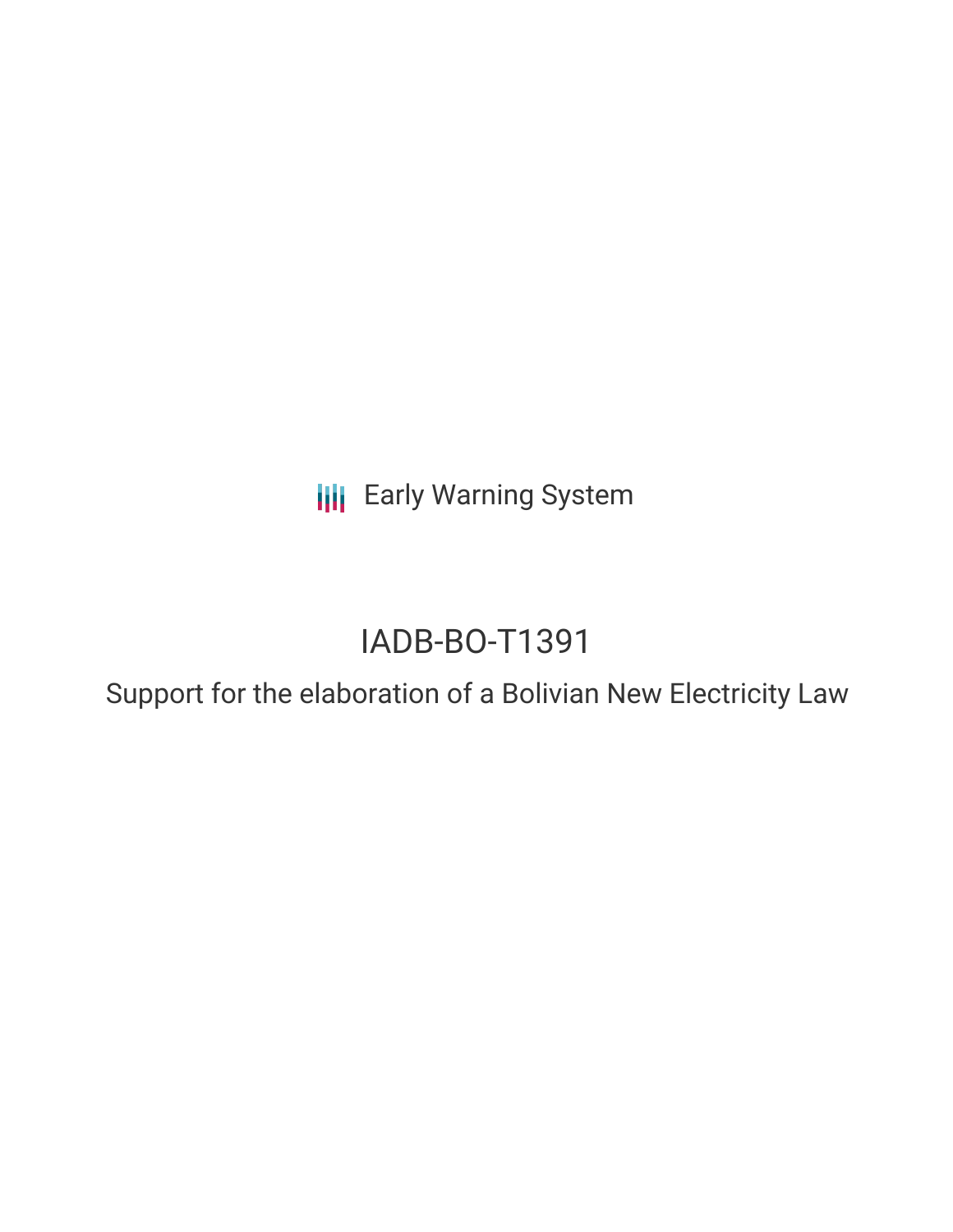

## **Quick Facts**

| <b>Countries</b>               | Bolivia                                           |
|--------------------------------|---------------------------------------------------|
| <b>Financial Institutions</b>  | Inter-American Development Bank (IADB)            |
| <b>Status</b>                  | Approved                                          |
| <b>Bank Risk Rating</b>        | U                                                 |
| <b>Borrower</b>                | <b>Plurinational State of Bolivia</b>             |
| <b>Sectors</b>                 | Energy, Law and Government, Technical Cooperation |
| <b>Investment Type(s)</b>      | <b>Advisory Services</b>                          |
| <b>Investment Amount (USD)</b> | $$0.38$ million                                   |
| <b>Grant Amount (USD)</b>      | \$0.38 million                                    |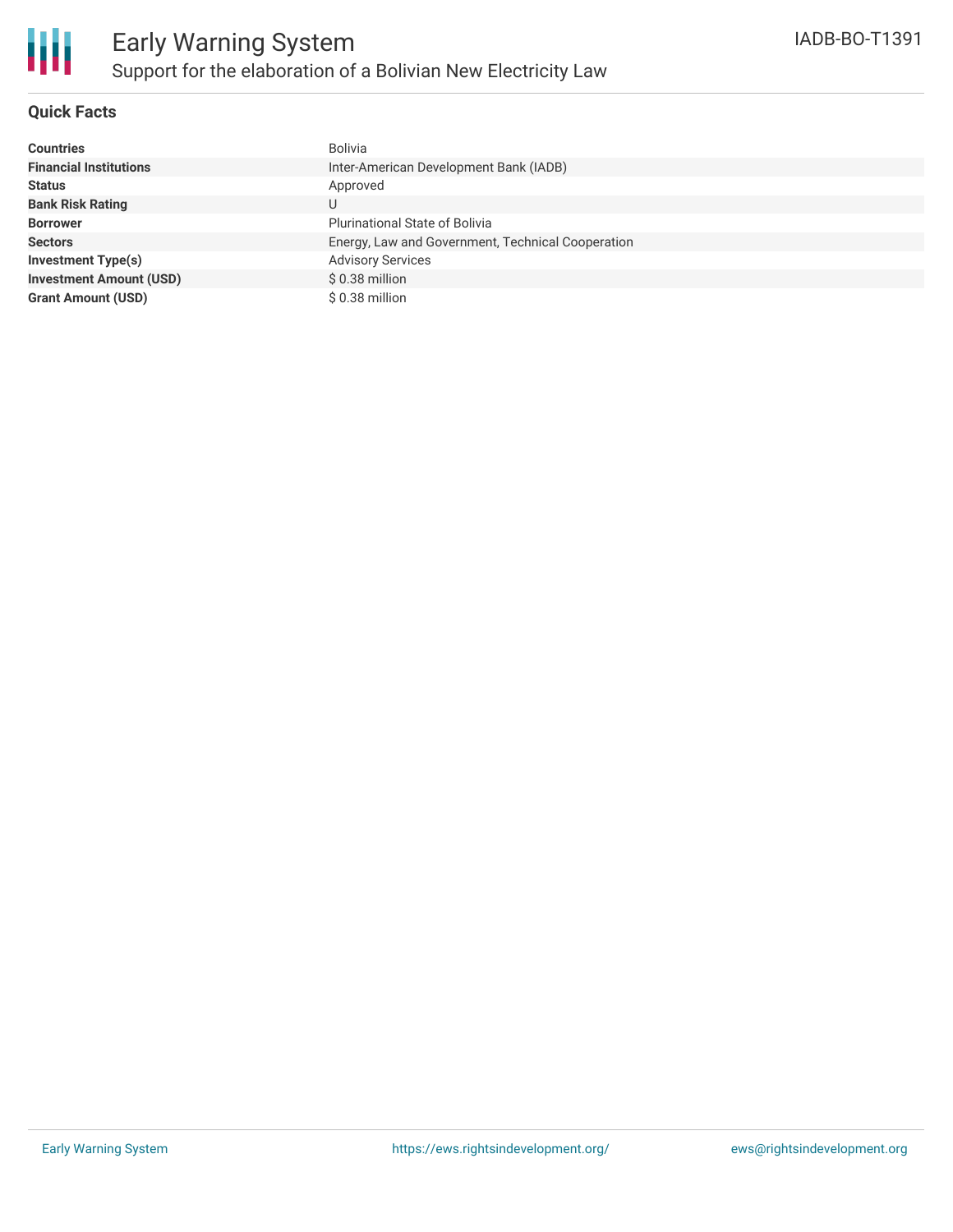

## **Project Description**

The objective of this Technical Cooperation (TC) is to support the Government of Bolivia (GoB) in the elaboration of a proposal for the Electricity Law Project with its corresponding regulations, and responding to a new economic model for the electricity industry in Bolivia.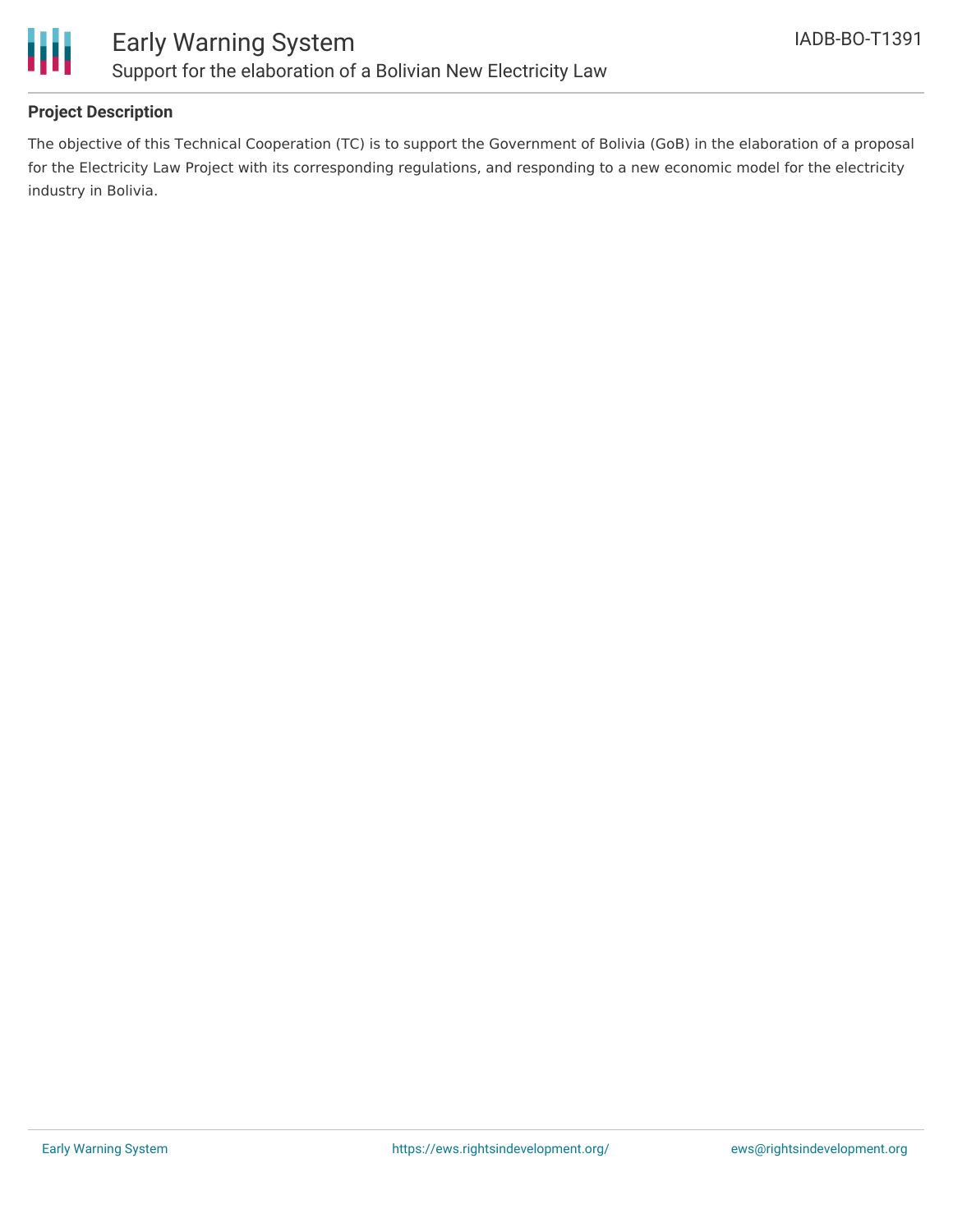

#### **Investment Description**

• Inter-American Development Bank (IADB)